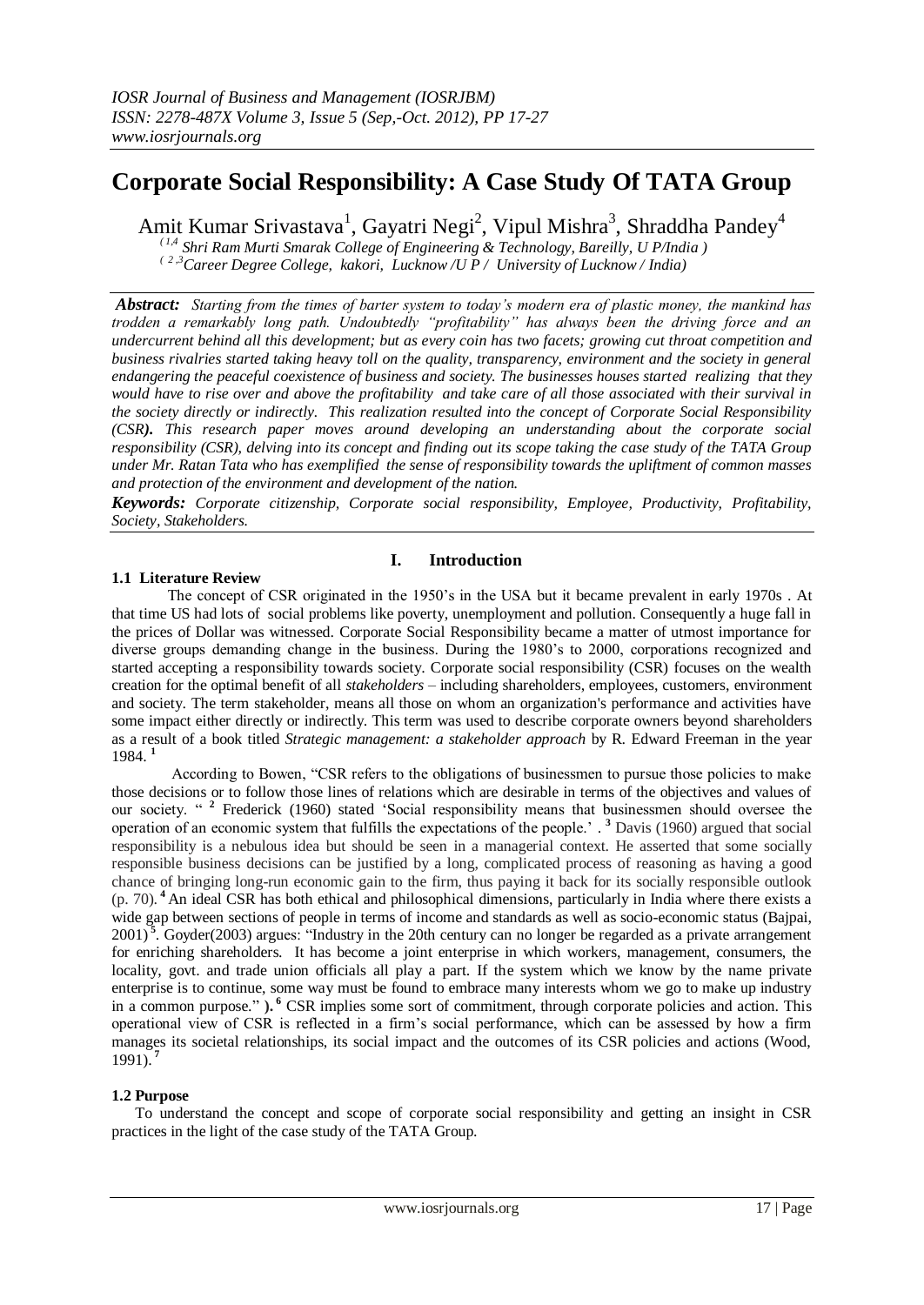## **1.3 Objectives of the study**

- To understand the concept of CSR
- To find out the scope of CSR
- To know how the Tata group has fulfilled its responsibility towards all stakeholders; what specific activities, programs and strategies it has set, devised and implemented for the same.

#### **1.4 Research Methodology**

Exhaustive literature survey regarding the topic and related concepts has been done. Secondary data inclusive of quantitative and qualitative data as well collected from various sources including books, research papers, newspapers, magazines, and websites is used for the purpose of study.

#### **II. Concentric Circle & CSR**

 In 1971, the Committee for Economic Development issued a report throwing light on different dimensions of responsibilities to be fulfilled by the corporate. The responsibilities of corporations are described consisting of three concentric circles.

**(a) Inner Circle:** Clear cut, basic responsibilities for the efficient execution of the economic function, products, jobs and economic growth.

**(b) Intermediate Circle:** Encompasses responsibility to exercise this economic function with a sensitive awareness of changing social values and priorities.

Eg. With respect to environmental conservation, hiring and relations with employees, expectation of customers for information, safety factors, etc.

**(c) The Outer Circle:** Newly emerging and still amorphous responsibilities that business should assume to become more broadly involved in actively improving the social environment.

## **III. Classification of Social Responsibility**

#### **3.1 Responsibility towards itself**

It is the responsibility of each corporate entity run business and to work towards growth, expansion and stability and thus earn profits. If the corporation is to achieve social and economic ends, organizational efficiency should be boosted up.

#### **3.2 Responsibility towards Employees**

Employees are the most important part of an organization. Following are some of the responsibilities which a business entity has towards its employees-

- Timely payment
- Hygienic environment
- Good and impartial behavior
- Health care through yoga
- Recreational activities
- Encouraging them to take part in managerial decisions
- **3.3 Responsibility towards shareholders**

It is the responsibility of corporate entity to safeguard the shareholders' investment and make efforts to provide a reasonable return on their investment.

#### **3.4 Responsibility towards state**

Out of the profit available, the state is entitled to a certain share as per the income tax laws. Utmost transparency has to be exerted regarding the profit &loss account and the balance sheet.

#### **3.5 Responsibility towards consumers**

The Company should maintain high quality standards at reasonable prices. It should not resort to malpractices such as hoarding and blackmarketing.

#### **3.6 Responsibility towards environment**

 It is the responsibility of the organization to contribute to the protection of environment. It should produce eco -friendly products. Moreover, industrial waste management must be taken care of.

# **4. Social Responsibility Models**

There are some models which describe the evolution and scope of social orientation of companies. Notable ones include Carroll's model, **<sup>8</sup>** Halal's model **<sup>9</sup>** and Ackerman's model **<sup>10</sup>** .

#### **(a) Carroll's Model**

 Archie B. Carroll has defined CSR as the complete range of duties business has towards the society. He has proposed a *3-d conceptual model of corporate performance*. According to Carroll, a firm has the following four categories of obligations of corporate performance.*-*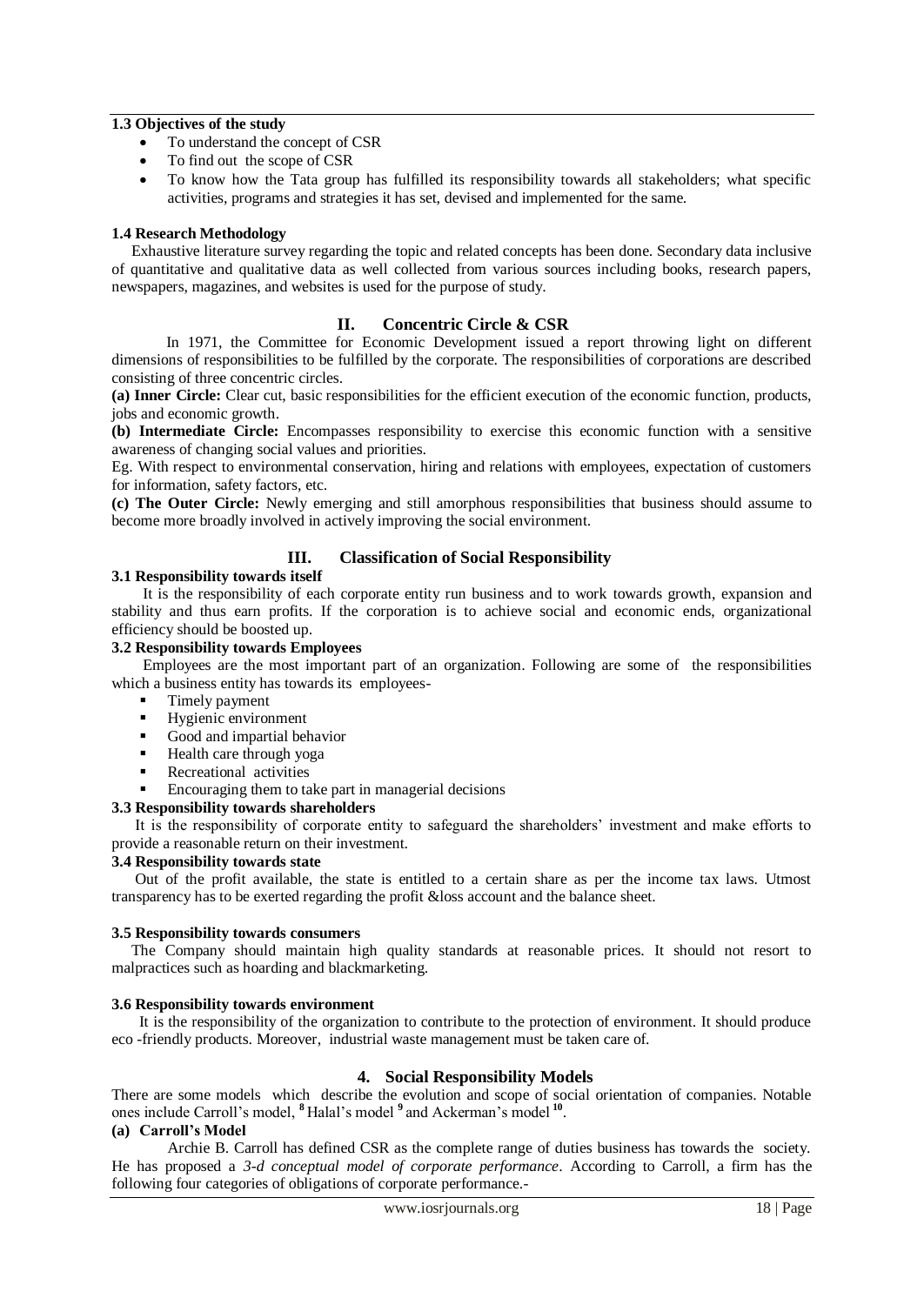

# HIERARCHY OF RESPONSIBILITIES OF BUSINESS

- **Economic:** The firm being an economic entity, its primary responsibility is to satisfy economic needs of the society and generation of surplus for rewarding the investors and further expansion and diversification.
- Legal: The laws of the land and international laws of trade and commerce has to be followed and complied with.
- **Ethical:** Ethical responsibilities are norms which the society expects the business to observe like not resorting to hoarding and other malpractices.
- **Discretionary:** Discretionary responsibilities refer to the voluntary contribution of the business to the social cause like involvement in community development or other social projects pertaining to health and awareness of the masses.

# **(b) Halal's model**

Halal's return on resource model of corporate performance recognizes the fact that the corporate social responsiveness is a quite difficult task as no corporate posture is value free. A firm can only attempt to form a workable coaliation among groups having diverse interests, engaged in creating value for distribution among members of coalition. The social issues may become conflicting beyond a certain level of economic activity. The coordination between economic and ethical decisions is necessary so that the future of the firm and shareholders may be safeguarded.

## **(c)Ackerman's model**

This model defines CSR in three different phases

**First phase -** Top management recognizes social problem

**Second phase –** The company appoints staff specialists to look into the issue and find measures to tackle it **Third phase -** Implementation of the strategy derived by the specialists

# **IV. Corporate Social Responsibility as a Strategy**

 CSR needs a proper and step by step implementation. Andrew (1980) **<sup>11</sup>** has developed an approach to the question of strategic choice. His four key questions suggest the approach that companies may follow in determining their level of CSR activity.

**Those four questions are following :**

**a. Determining Organizational Competencies:** what can we do?

- **b. Looking at Industry threats and opportunities:** what might we do?
- **c. Examining the values of key implementers:** what do we want to do?
- **d. Determining the social responsibility:** what ought we to be doing? **<sup>5</sup>**

 By finding out answers to these questions managerial decisions can be molded towards serving a strategic need. This means CSR in practical terms is an ongoing process, constantly monitoring the environment and inter and intra firm relationships. Burke Lee and Jeanne M. Logsdon (1996) **<sup>12</sup>** suggest that there are five dimensions of corporate strategy that are critical to the success of CSR process in terms of value creation by the firm. They are :

**a. Centrality -** CSR initiative activities should be close to the firm's mission and objectives.

**b. Specificity-** Strategic CSR initiatives should specifically benefit the firm. The firm should be able to capture the benefits of CSR initiatives.

**c. Proactivity-** CSR initiatives should focus on the dynamics of stakeholder expectations i.e. to capture the changes in socio-environmental , political and technological factors.

**d. Voluntarism-** CSR decisions should be discretionary and thus they should be taken up by the firm voluntarily.

**e. Visibility-** Strategic CSR initiative should build firm's image and add up to the goodwill by creating positive media attention. It can also mitigate negative image of the firm.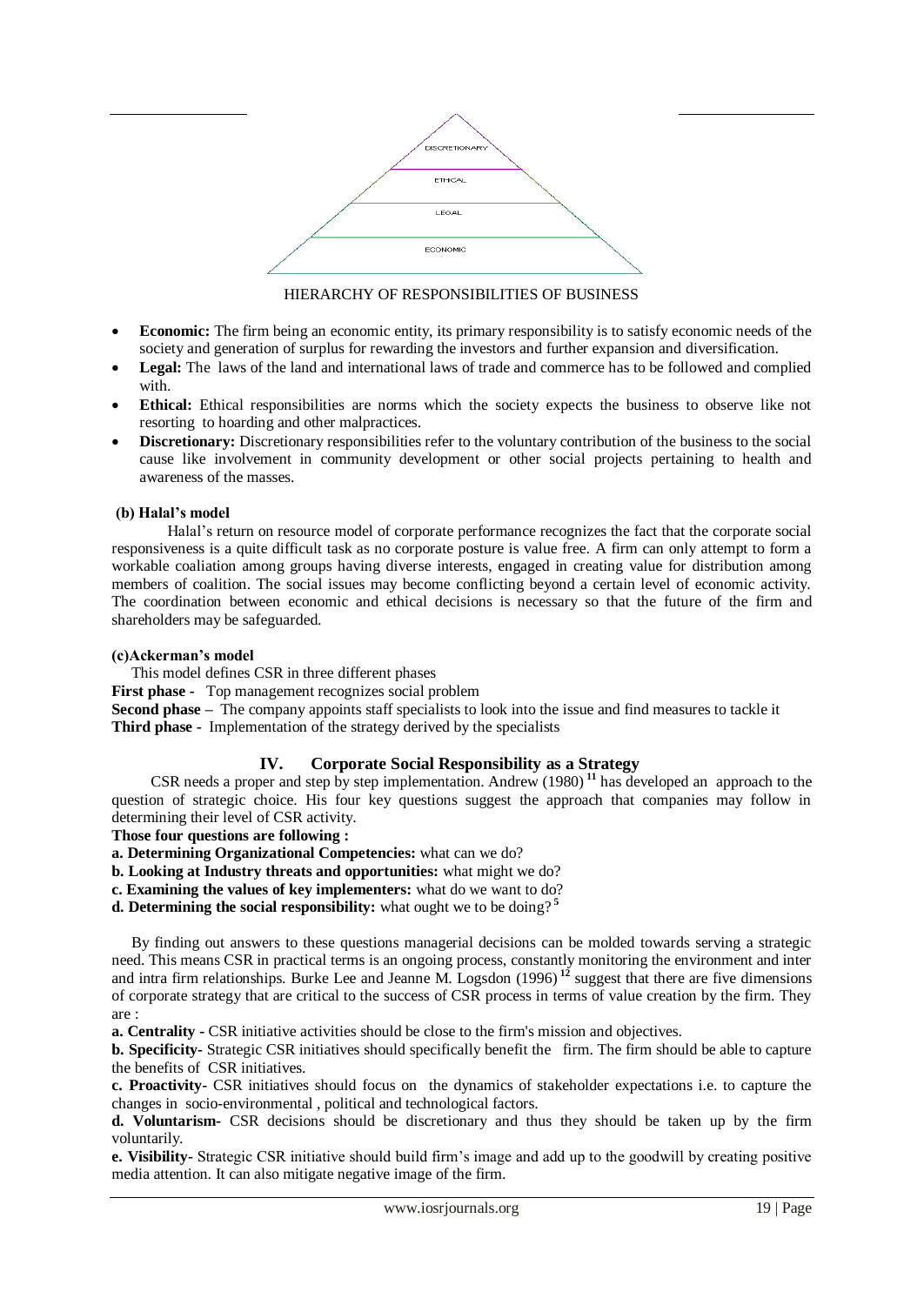The linkage between strategy and CSR is quite noticeable. As strategy implies choice there exists many opportunities to not only generate multiple options but also the choice between different modes of action, in a manner to attain corporate objectives more effectively. The question of trade-off rests between a body corporate defining a path of action that is governed by the need and desire for profits and social responsibility as well . A managerial decision- making grid can be thought of to help corporate generate multiple options.

 Corporate Social Responsibility becomes strategic when it fetches substantial economic benefits to the firm, in particular, supporting the core business activities and thereby contributing to the accomplishment of its mission in the optimal manner enriching the firm and the society as well.

## **V. Tata Group & CSR**

#### **6.1 Introduction**

Ranging from steel, automobiles and software to consumer goods and telecommunications the Tata Group operates more than 80 companies . It has around 200,000 employees across India and thus has the pride to be nation's largest private employer. Mr. Ratan N. Tata has led the eminent Tata Group successfully. He was trained as an architect at New York's Cornell University but he chose to enter the family business .He assumed the Chairmanship of the Group in 1991. Named Business Man of the Year for Asia by Forbes in 2004, Mr. Ratan Tata serves on the board of the Ford Foundation and the program board of the Bill & Melinda Gates Foundation's India AIDS initiative. Tata Group chairman Ratan Naval Tata has stepped down to pass on the entire responsibility to Cyrus Mistry . Under Tata, the group went through major organisational phases rationalisation, globalisation, and now innovation, as it attempts to reach a reported \$500 billion in revenues by 2020-21, roughly the size of what Walmart is today. **<sup>13</sup>**

 Approximately two third of the equity of the parent firm, Tata Sons Ltd., is held by philanthropic trusts endowed by Sir Dorabji Tata and Sir Ratan Tata, sons of Jamsetji Tata, the founder of todays Tata empire in the 1860s. Through these trusts, Tata Sons Ltd. utilizes on average between 8 to 14 percent of its net profit every year for various social causes. Even when economic conditions were adverse, as in the late 1990s, the financial commitment of the group towards social activities kept on increasing, from Rs 670 million in 1997-98 to Rs 1.36 billion in 1999-2000. In the fiscal year 2004 Tata Steel alone spent Rs 45 crore on social services. . **14**

 Tata is accredited to initiate various labor welfare laws. For example- the establishment of Welfare Department was introduced in 1917 and enforced by law in 1948; Maternity Benefit was introduced in 1928 and enforced by law in 1946. A pioneer in several areas, the Tata group has got the credit of pioneering India's steel industry, civil aviation and starting the country's first power plant. It had the world's largest integrated tea operation. It is world's sixth largest manufacturer of watches (Titan).

## **6.2 Recognition of CSR**

 ―In a free enterprise, the community is not just another stakeholder in business but is in fact the very purpose of its existence."

- Jamsetji Nusserwanji , Tata Founder, Tata Group.

"Corporate Social Responsibility should be in the DNA of every organization. Our processes should be aligned so as to benefit the society. If society prospers, so shall the organization..."

- Manoj Chakravarti, G M - Corporate Affairs & Corporate Head - Social Responsibility, Titan Industries Limited in 2004.

 Corporate Social Responsibility has always been taken care of by the Tata group. The founder Mr. Jamshedji Tata used to grant scholarships for further studies abroad in 1892 . He also supported Gandhiji's campaign for racial equality in South Africa . Tata group has given country its first science center and atomic research center . "The wealth gathered by Jamsetji Tata and his sons in half a century of industrial pioneering formed but a minute fraction of the amount by which they enriched the nation. Jamshed Irani, Director, Tata Sons Ltd, says, "The Tata credo is that 'give back to the people what you have earned from them'. So from the very inception, Jamshetji Tata and his family have been following this principle." (a statement on the Tata group's website [www.tata.com\)](http://www.tata.com/) .

 In July 2004, B. Muthuraman, Managing Director, Tata Steel Limited (TISCO) announced that in future TISCO would not deal with companies, which do not conform to the company's Corporate Social Responsibility (CSR) standards. Speaking at the annual general meeting of the Madras Chamber of Commerce and Industry, He stated, "We will not either buy from or sell to companies that do not measure up to Tata Steel's social responsibility standards."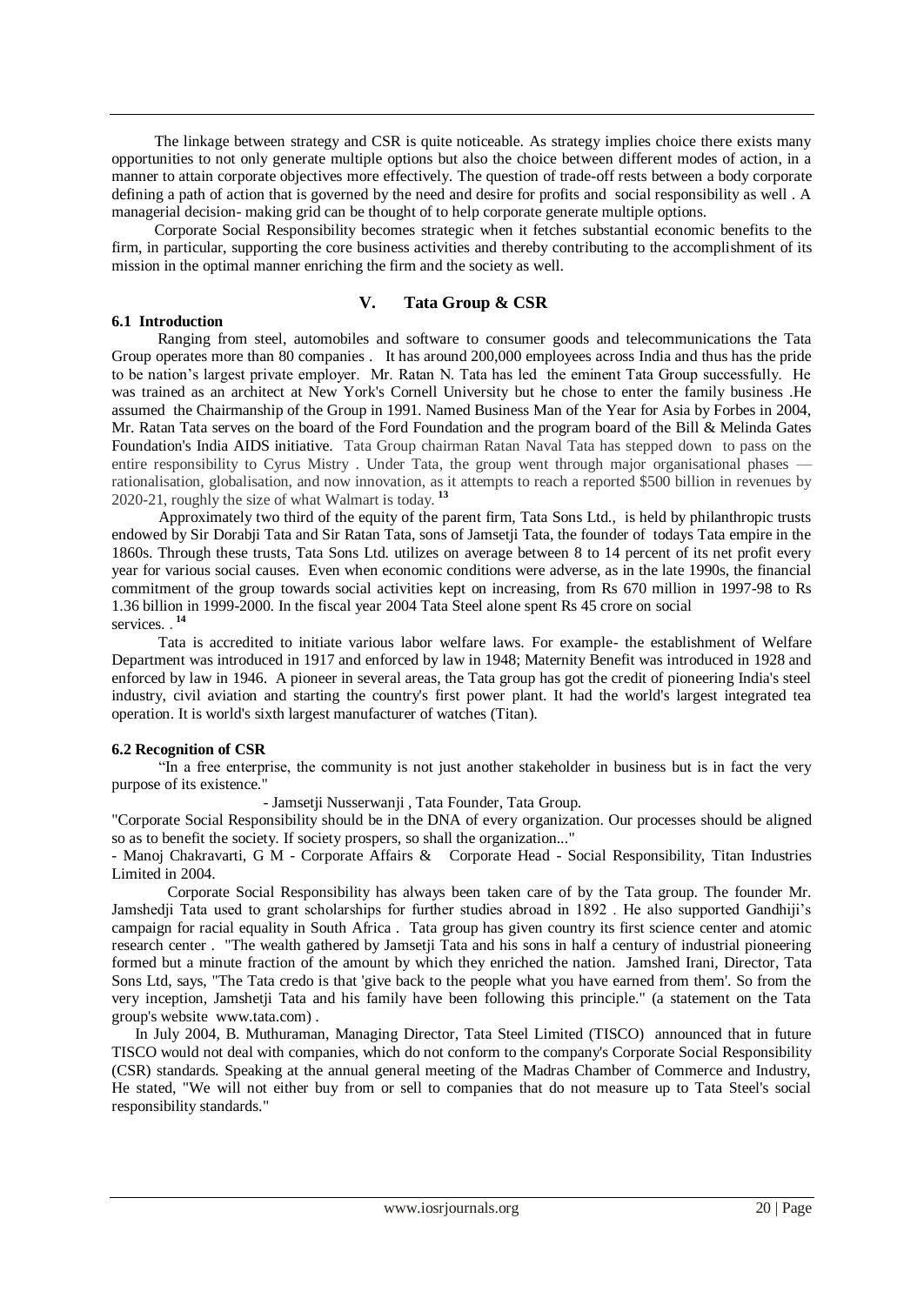# **6.3 Introducing Changes in the Company's Article and Rules for Sustaining CSR Clause No. 10 of Tata Group**

―A Tata Company shall be committed to be a good corporate citizen not only in compliance with all relevant laws and regulations but also by actively assisting in the improvement of the quality of life of the people in the communities in which it operates with the objective of making them self reliant. Such social responsibility would comprise, to initiate and support community initiatives in the field of community health and family welfare, water management, vocational training, education and literacy and encourage application of modern scientific and managerial techniques and expertise. This will be reviewed periodically in consonance with national and regional priorities. The company would also not treat these activities as optional ones but would strive to incorporate them as integral part of its business plan. The company would also encourage volunteering amongst its employees and help them to work in the communities. Tata companies are encouraged to develop social accounting systems and to carry out social audit of their operations."

 Amendments were made to the Articles of Association of the major Tata group companies in the 1970s. Newly included was an article stating that the "company shall be mindful of its social and moral responsibilities to consumers, employees, shareholders, society and the local community. To institutionalize the CSR charter, a clause on this was put into the group's 'Code of Conduct.' This clause states that group companies had to actively assist in improving quality of life in the communities in which they operated. All the group companies were signatories to this code. CSR was included as one of the key business processes in TISCO. It was one of the eight key business processes identified by TISCO's management and considered critical to the success of the company.

## **6.4 CSR Activities of Tata Companies & Societies**

Through the following companies and societies Tata group keeps on heading towards the fulfillment of corporate social responsibility –

## **6.4**. **1. Tata Steel**

Tata Steel has adopted the Corporate Citizenship Index, Tata Business Excellence Model and the Tata Index for Sustainable Development. Tata Steel spends 5-7 per cent of its profit after tax on several CSR initiatives.

## **(a) Self-Help Groups (SHG's)**

 Over 500 self-help groups are currently operating under various poverty alleviation programs; out of which over 200 are engaged in activities of income generation thorough micro enterprises. Women empowerment programs through Self-Help Groups have been extended to 700 villages. From the year 2003 to 2006, the maternal and infant survival project had a coverage area of 42 villages in Gamharia block in Seraikela Kharsawa and a replication project was taken up in Rajnagar block. For providing portable water to rural communities 2,600 tube wells have been installed for the benefit of over four Lakh people.

## **(b) Supports Social Welfare Organizations**

Tata Steel supports various social welfare organizations. They include;

- > Tata Steel Rural Development Society
- > Tribal Cultural Society
- $\triangleright$  Tata Steel Foundation for Family Initiatives
- $\triangleright$  National Association for the Blind
- $\triangleright$  Shishu Niketan School of Hope
- > Centre for Hearing Impaired Children
- $\triangleright$  Indian Red Cross Society, East Singhbhum

## **(c) Healthcare Projects**

In its 100th year, the Tata Steel Centenary Project has just been announced. The healthcare projects of Tata Steel include facilitation of child education, immunization and childcare, plantation activities, creation of awareness of AIDS and other healthcare projects.

## **(d) Economic Empowerment**

A program aiming at economic empowerment through improvised agriculture has been taken up in three backward tribal blocks in Jharkhand, Orissa and Chhattisgarh. An expenditure of Rs 100 crore has been estimated for the purpose and this program is expected to benefit 40,000 tribal living in over 400 villages in these three States.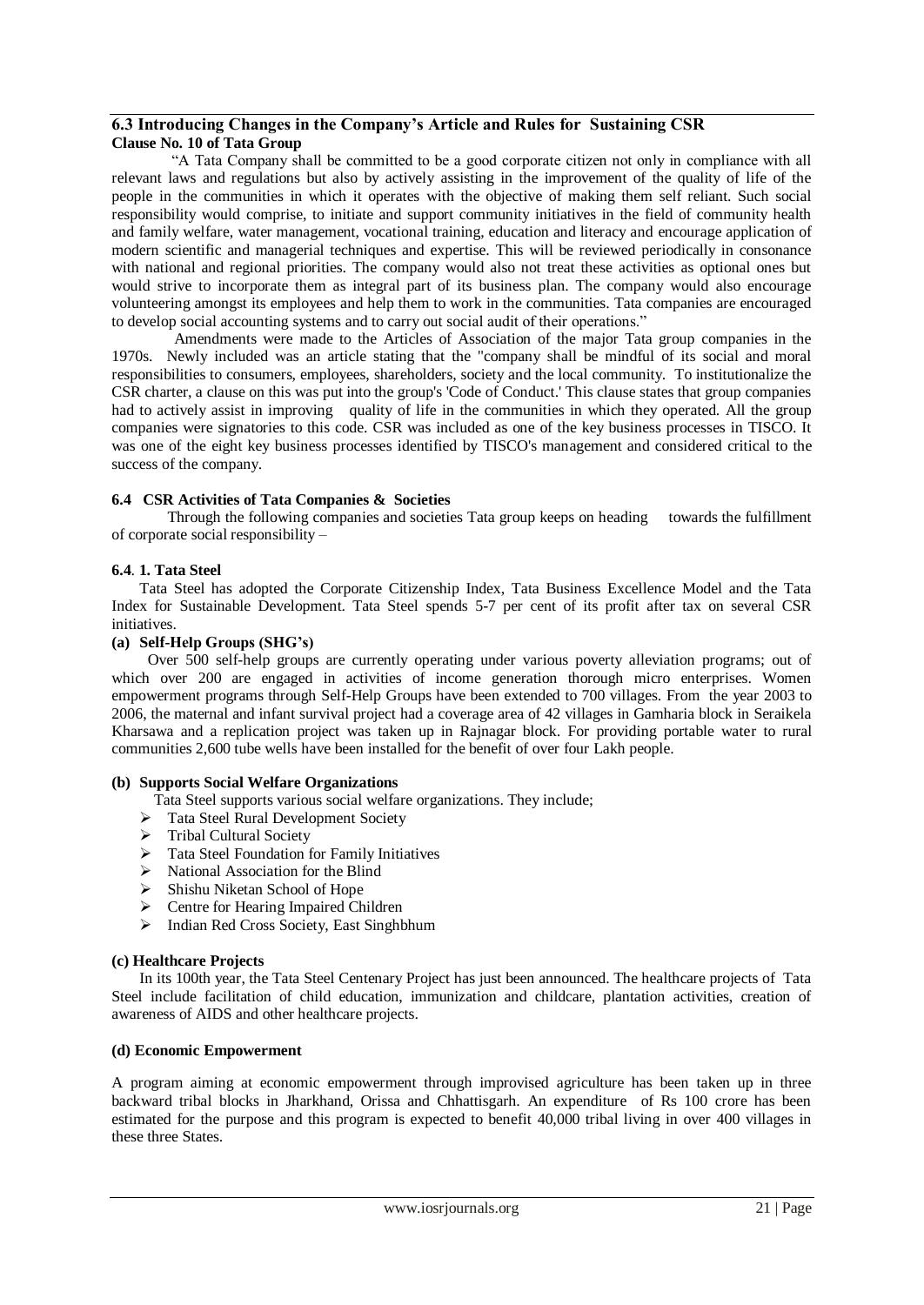#### **(e)Assistance to government**

Tata Steel has hosted 12 Lifeline Expresses in association with the Ministry of Railways, Impact India Foundation and the Government of Jharkhand. It has served over 50,000 people. Five thousand people have got surgical facilities and over 1,000 people received aids and appliances. Over seven lac rural and another seven Lac urban population have been benefited by the CSR activities of Tata Steel.

The National Horticulture Mission program that has been taken up in collaboration with the Government of Jharkhand has benefited more than a thousand households. In collaboration with the Ministry of Non Conventional Energy and the Confederation of Indian Industry, focus is laid on renewable energy aiming at enhancing rural livelihood.

#### **6.4.2 Tata Motors :**

#### **(a) Pollution Control**

Tata Motors is the first Indian Company to introduce vehicles with Euro norms. Tata Motors' joint venture with Cummins Engine Company, USA, in 1992, was a major effort to introduce emission control technology in India. To make environment friendly engines it has taken the help of world-renowned engine consultants like Ricardo and AVL. It has manufactured CNG version of buses and also launched a CNG version of its passenger car, the Indica. Over the years, Tata Motors has also made investments in the establishment of an advanced emission-testing laboratory.

## **(b) Restoring Ecological Balance**

Tata Motors has planted 80,000 trees in the works and the township and more than 2.4 million trees have been planted in Jamshedpur region. Over half a million trees have been planted in the Poona region. The company has directed all its suppliers to package their products in alternate material instead of wood. In Pune, the treated water is conserved in lakes attracting various species of birds from around the world.

#### **(c) Employment Generation**

Relatives the employees at Pune have been encouraged to make various industrial co-operatives engaged in productive activities like re-cycling of scrap wood into furniture, welding, steel scrap baling, battery cable assembly etc. The Tata Motors Grihini Social Welfare Society assists employees' women dependents; they make a variety of products, ranging from pickles to electrical cable harnesses etc ; thereby making them financially secure.

## **(d) Economic Capital**

In Lucknow, two Societies - Samaj Vikas Kendra & Jan Parivar Kalyan Santhan have been formed for rural development & for providing healthcare to the rural areas. These societies have made great efforts for health, education and women empowerment in rural areas.

## **(e) Human Capital**

Tata motors has introduced many scholarship programs for the higher education of the children. Through a scholarship program Vidyadhanam, the company supports 211 students. Out of these students 132 students are from the marginalized sections of the society. These students get books, copies and other study materials. They also undergo different kinds of workshops, creative & outdoor sessions and residential camps as well.

The company has entered into Public-Private Partnership (PPP) for upgrading 10 Industrial Technical Institutes (ITI) across the country.

## **(f) Natural Capital**

 On the World Environment Day, Tata Motors has launched a tree plantation drive across India and countries in the SAARC region, Middle East Russia and Africa. As many as 25,000 trees were planted on the day. Apart from this more than 100,000 saplings were planted throughout the monsoon. **<sup>15</sup>**

## **6.4.3 Tata Chemicals Ltd (TCL)**

Tata Chemicals is making an effort for sustainability. Sustainability for the group means honesty and transparency towards stakeholders, environmental protection , generating economic value, promoting human rights and creating social capital. Tata Chemicals supports the UN Global Compact and is committed to reporting its sustainability performance in accordance with GRI (Global Reporting Initiatives) guidelines. Its main operations for environment protection include optimal use of resource, finding and/or generating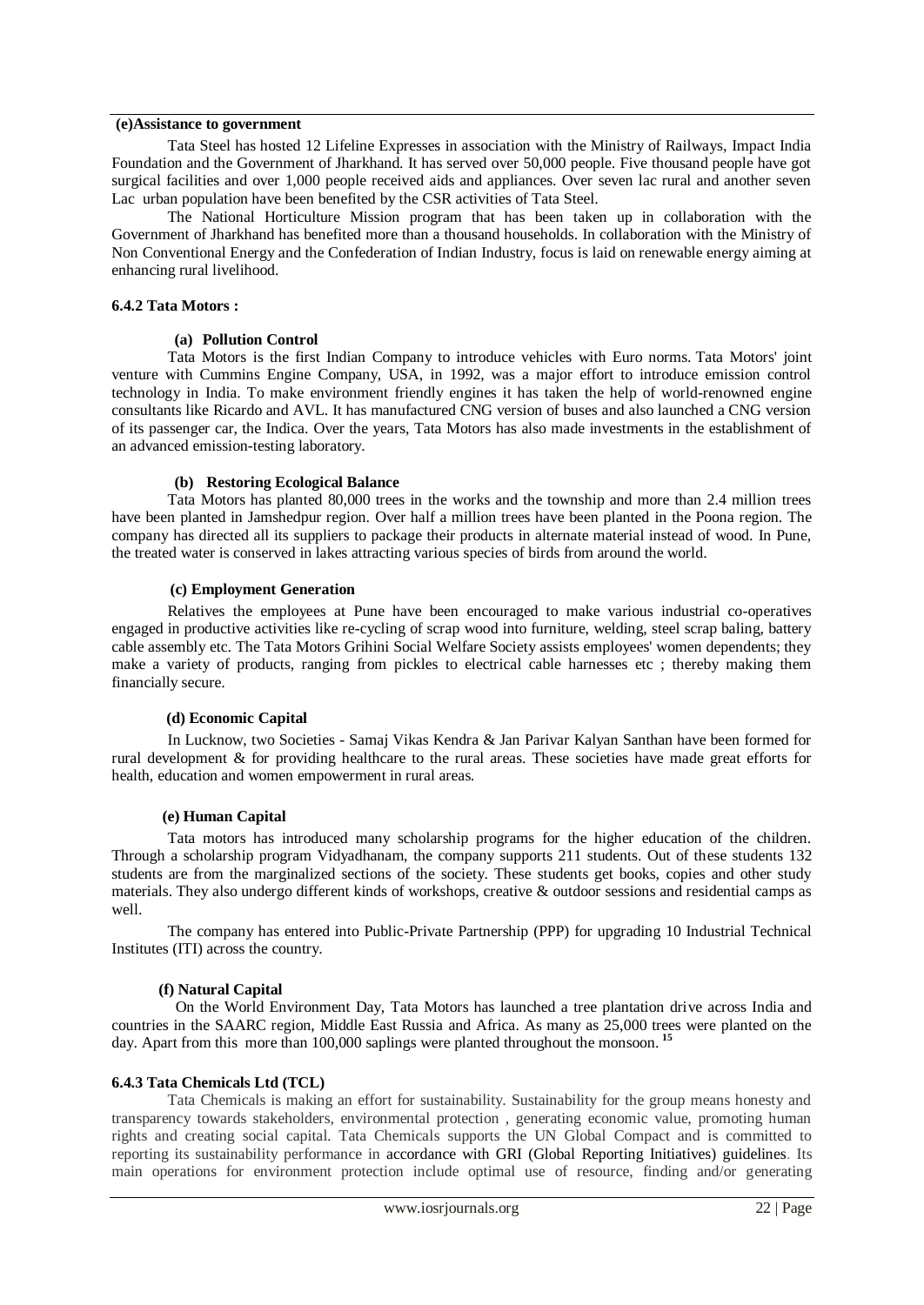alternative sources of fuel and raw materials, and maximizing reuse and recycling . All in all they have the policy of ‗avoid, reduce and reuse'. The company runs a rural development program at Okhamandal and Babrala.

Tata Chemicals Limited was one of the first organizations to hold an Impact camp, which was held at Mithapur in the year 1982, providing eye care to hundreds of patients at the Mithapur Hospital. Tata Chemicals Limited was also the first organization to run world's first hospital on wheels - the Life Line Express, through Jamnagar district for the first time between November 21, 2004 and December 21, 2004. **<sup>16</sup>**

#### **6.4.4 Tata Tea**

Tata Tea has been working hard since the 1980s to fulfill the needs of specially-abled people. It has set up the **Srishti Welfare Centre at Munnar, Kerala;** its various programs provide education, training and rehabilitation of children and young adults with special needs.

#### **Srishti has four projects:**

a. The DARE School

b. The DARE strawberry preserve unit

- c. Athulya
- d. Aranya.

 Tata Tea's welfare officers help identify and encourage relatives or children of employees who are handicapped to join the Welfare Centre for special education and rehabilitation.

## **a.The DARE**

It provides the students with training in basic academics, self-help skills and skills like gardening, cooking, weaving etc. Children are taught to paint and some of the paintings are printed and sold as greeting cards. The sales proceeds of which are used back into the units.

#### **b.The DARE strawberry**

It preserves unit trains youngsters to make natural strawberry preserve. The trainees are paid for the work; they receive social cover, free medical aid and other benefits.

**c.Athulya**

It has two units -

**(i)** A vocational training center that imparts training in stationery-making

**(ii)** A handmade paper-making unit which trains physically challenged persons in the art of making recycled paper

## **d**.**Aranya**

This project was started to nurture the lives of the disabled and also to revive the ancient art of natural dye. Individuals are given training in various natural dyeing techniques including block printing, tie and dye, batik work, etc. Their products are sold in and outside the country . **<sup>17</sup>**

 **Tata Tea's Jaago Re! Campaign** exemplifies the Social-Cause Marketing Initiatives .

#### **6.4.5 Titan**

Corporate social responsibility is a basic element of TITAN Group's governing objective and one of its [corporate values.](http://www.titan.gr/default.asp?siteid=1&pageid=102&langID=2) In its corporate philosophy CSR is defined as doing [less harm and more good](http://www.titan.gr/default.asp?siteID=1&pageID=107&langID=2) by adopting the following practices :

- Respecting and supporting local communities
- Caring for the employees
- Being an active member of society
- Committed to sustainable development
- Putting safety(at work) first

Titan has employed 169 disabled people in blue collar workforce at Hosur.

#### **6.4.6 TISCO**

TISCO was awarded The Energy Research Institute (TERI) award for Corporate Social Responsibility (CSR) for the fiscal year 2002-03 in recognition of its corporate citizenship and sustainability initiatives. As the only Indian company trying to put into practice the Global Compact principles on human rights, labor and environment, TISCO was also conferred the Global Business Coalition Award in 2003 for its efforts in spreading awareness about HIV/AIDS.

## **6.4.7 TELCO**

TELCO, Puna has started community development activities for the benefit of TELCO families and local residents in 1973 with the following objectives: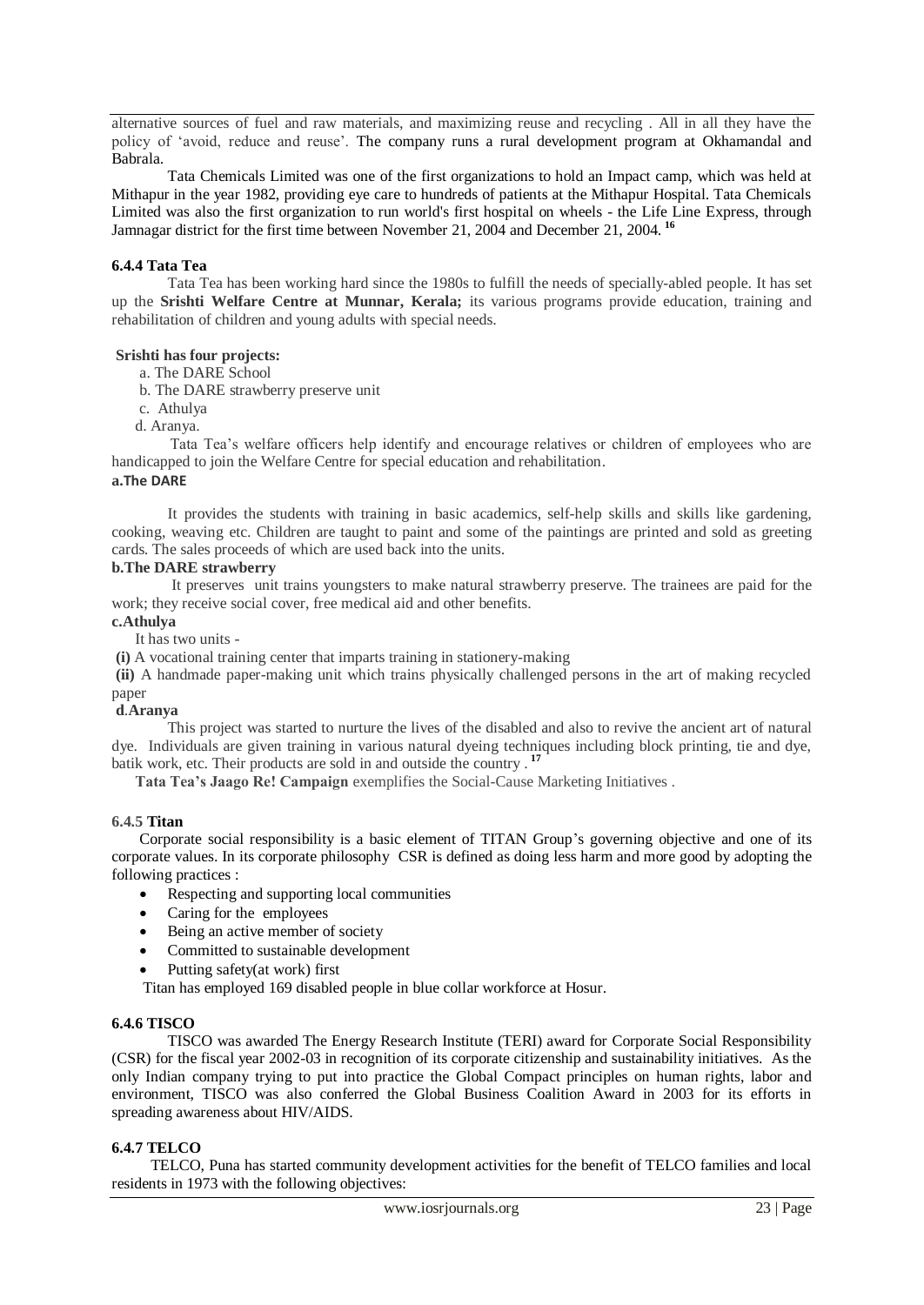- 1. To create social awareness in all the employees and their families, to promote congenial mutual relations amongst them, to improve personal and environmental hygiene and health
- 2. To help the families of employees develop better living standards by organizing extension education programs, training in various trades/skills and providing opportunities to earn additional income. TELCO is fighting against Leprosy at Jamshedpur.

#### **6.4.8 Tata Consultancy Services (TCS)**

TCS aims at the Tata group's philosophy of building strong sustainable businesses community .The elements that make for strong corporate sustainability at TCS include the following: A fair, transparent corporate governance , a strong strategy for long-term growth ,Best-in-class HR processes , initiatives for community betterment and welfare.

 In 2010-11, TCS supported its local communities in the United States: supported the victims of the 2010 Chilean earthquake, conducted IT educational programs for high school students in Cincinnati , raised support and awareness for diabetes prevention through a series of marathon sponsorships

 Tata Consultancy Services runs an adult literacy program. Indian government launched Saakshar Bharat, an adult education programe in 2009 and the programe will now go online via TCS' partnership. The scheme, aimed at female literacy aims to make literate 70 million people, of which at least 85 percent are women literate and the program has already been rolled out in 167 districts across 19 states. **18**

## **6.4.9 Tata Archery Academy**

The Tata Archery Academy was established in Jamshedpur in 1996 . The academy has all the training facilities like highly efficient coaches, archery grounds, equipment from India and abroad. It also provides hostel and multi gymnasium facilities for its cadets.

After a rigorous selection process being carried all over India, the Academy selects boys and girls between the age group of 13 to 18 years for the four years course and it provides the training during which the cadets are also imparted with formal education. Some of the major championships where the of the Tata Archery Academy cadets have participated and have won several medals are Junior world Archery Championship, Senior World Archery Championship, Asian Archery Championship, Commonwealth Games and Asian Games.

## **6.4.10 TQMS**

Tata Quality Management Services (TQMS - a division of Tata Sons) had been entrusted with the task of institutionalizing the Tata Business Excellence Model (TBEM). The TBEM provides each company with a wide outline to help it improve business performance and attain higher levels of efficiency and productivity. It aims to facilitate the understanding of business dynamics and organizational learning. TBEM is a 'customizedto-Tata' adaptation of the globally renowned Malcolm Baldrige model. TBEM model focuses on seven core aspects of operations: leadership, strategic planning, customer and market focus, measurement, analysis and knowledge management, human resource focus, process management and business results. Performance is measured in absolute points; companies have to achieve a minimum of 500 points (out of 1,000) within four years of signing the BEBP agreement.. TQMS helps Tata companies use the model to gain insights on their business strengths and opportunities for improvement. This is managed through an annual process of assessment and assurance. The model, through its regular and calibrated updates, is used by Tata companies to stay in step with the ever-changing business environment.

## **TBEM based performance excellence goals:**

 Basically TBEM Criteria is designed to help organizations use an integrated approach to performance management that results in delivery of ever-improving value to customers and stakeholders, contributing to organizational sustainability improvement of overall organizational effectiveness organizational and personal learning .

## **6.4.11 TCSRD**

Tata Chemicals Limited (TCL) set up the Tata Chemicals Society for Rural Development (TCSRD) in 1980 to promote its social objectives for the communities in and around Mithapur, where its facility is located. This service was further extended to the communities in and around its Babrala and Haldia facilities.

 Through Tata Chemicals Society for Rural Development (TCSRD) Tata Chemicals works to improve the quality of life of the people and communities. It also aims at supporting sustainable development, which is the central theme of the company's corporate philosophy. It works to protect and nurture the rural populations in and around TCL's facilities, and assists people in attaining self-sufficiency in natural resource management, livelihood support. It also aims at the building of health and education infrastructure i.e. schools and hospitals, maternity centers etc.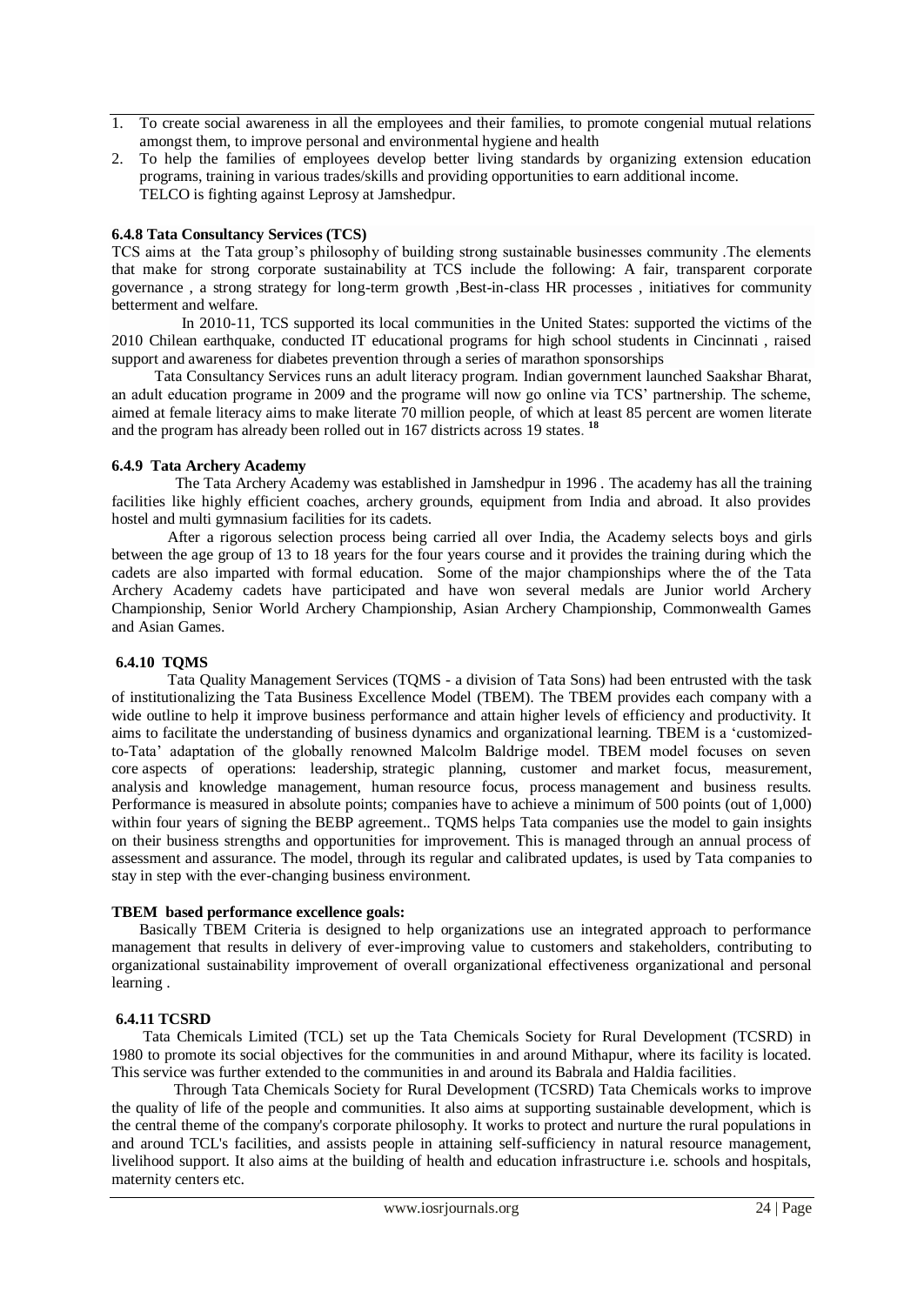The initiatives that TCSRD is involved in include: **a)** Agricultural development **b)** Animal husbandry **c)** Watershed development **d)** Education **e)** Rural energy

**f)** Women's programs

**g)** Relief work

#### **6.4.12 Tata Relief Committee**

Tata Relief Committee (TRC) works to provide relief at disaster affected areas. During natural calamities there are two phases of assistance - (a) relief measures and (b) rehabilitation program.

After the Gujarat earthquake the group built 200 schools in two years and they rendered help during the Orissa floods when people lost cattles. Even after the Tsunami disaster members of TRC immediately reached the places and supplied the things required.

#### **6.4.13 Tata Council for Community Initiatives (TCCI)**

TCCI was established in 1994 . TCCI's mission states: "We will work together to be, and to be seen as, a group which strives to serve our communities and the society at large". TCCI is also involved in assisting Tata companies maintain sustainability reporting the guidelines of Global Reporting Initiative (GRI). It is the focal point for the UN Global Compact in India, which has 42 Tata companies as signatories, the highest in the world from a single business group.

 In collaboration with the United Nations Development Programme (India), TCCI has crafted the [Tata](http://www.tata.com/ourcommitment/articles/inside.aspx?artid=4k1011ilySU=)  [Index for Sustainable Human Development](http://www.tata.com/ourcommitment/articles/inside.aspx?artid=4k1011ilySU=) , aiming at directing, measuring and enhancing the community work that Tata enterprises is undertaking for the upliftment and welfare of the people.

#### **6.5 Tata Corporate Sustainability Policy**

## **"No success or achievement in material terms is worthwhile unless it serves the needs or interests of the country and its people.**

#### **- J R D Tata**

The corporate policy of the group encompasses the sustainable development of all the stakeholders. The major points included in the corporate policy are following :

- Demonstrate responsibility and sensitivity to biodiversity and the environment
- Comply with rules and regulations relating to environment
- constantly upgrade technology and apply state-of-the-art processes and practices with institutional arrangements that will combat larger issues like climate change and global warming
- Create sustainable livelihoods and build community through social program pertaining to health, education, empowerment of women and youth, employee volunteering,
- Find ways to enhance economic human, social and natural capital for bringing and maintaining a balance among business, society and environment.

## **6.6 Dedications to the Nation at a Glance**

## **6.6.1 Tata Health Infrastructure**

- Tata main hospital at Jamshedpur
- ICU in Joda and Balangpur
- CHC in Bari and Kuhika
- Hospitals in Gobarghati,sukinda, joda, belpahar, belipada and bamnipal
- ―Lifeline Express‖- the hospital on wheels
- **Mobile health clinics**
- Centre for hearing impaired children

#### **6.6.2 Tata Educational Infrastructure**

- $\downarrow$  Institute of mathematics
- $\downarrow$  Sukinda college
- $\overline{\phantom{a}}$  Joda college centenary Learning centre at XIMB
- $\downarrow$  JN Tata Technical Education centre
- $\leftarrow$  School of hope
- $\overline{\phantom{a}}$  Shishu Niketan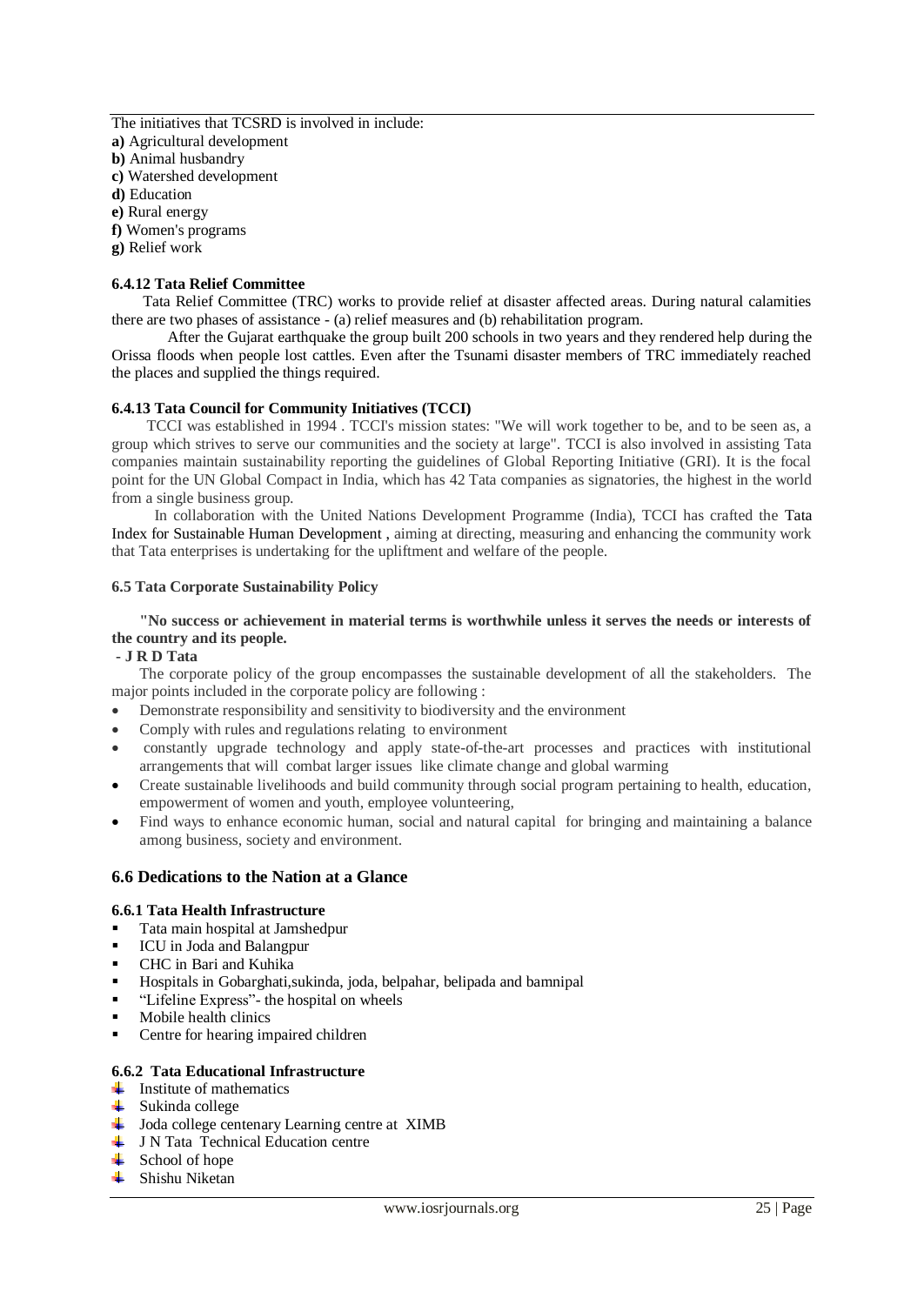#### **Balwadi schools assisted by Tata Steel**

## **6.6.3 Tata Sports Infrastructure**

- Tata athletics academy
- Tata archery academy
- Tata Football academy
- Tata steel adventure foundation
- Sports feeder centres
- Stadium at keonjhar

## **6.6.4 Preservation of culture & Heritage**

- Contribution to setting up national Center for performing arts Mumbai
- Tribal cultural centers showcases legacy of nine tribes Jharkhand and Orissa
- Gramshree mela activities

## **VI. Conclusion**

For bringing back and maintaining the general balance in the economic and social arena it is evident to think deeply and act wisely about CSR. Every business house owe some responsibility towards the society, nation and world in general which provide it with all human , material and natural resources. Considering the long run growth and sustainable development following the norms of CSR , devising new policies and effective implementation is inevitable to bring and sustain a balance between corporate world and society, present generation and upcoming generation, man and nature .

 As far as the Tata group is concerned , it has gone a long way in fulfilling its duty and responsibility towards the society and the nation. It has reached the masses to elevate their lives, to nurture their dreams and to hone their skills justifying the statement of the founder "We do not claim to be more unselfish, more generous and more philanthropic than other people. But we think we started on sound and straightforward business principles, considering the interests of the shareholder, our own, and the health and welfare of the employees, the sure foundation of our prosperity".

#### **7.1 Findings**

- As business is an integral part of the social system it has to care for varied needs of the society
- Business which is resourceful has a special responsibility to the society.
- Social involvement of business would enhance a harmonious and healthy relationship between the society and business seeking mutual benefit for the both.
- Social involvement may create a better public image and goodwill for the company which further becomes instrumental in attracting customers, efficient personnel and investors.

## **7.2 Limitations**

While preparing this research paper Legal aspects like corporate governance , labor and employee welfare related laws have not been undertaken.

## **7.3 Significance of the study**

#### A. **To the Policy Makers**

- This study encourages Private Public Partnership (PPP) for CSR promotion encompassing infrastructure, pollution, child labor, labor productivity & morale.
- It may become helpful to make the policy makers at political and corporate level as well consider CSR an investment and not an expense as it can become instrumental in increasing goodwill and corporate image.

## **B. To the Society**

- Development of infrastructure i.e. parks, water purification, education etc.
- Environment protection
- Uplifting of the rural populace
- Bringing the tribes into the mainstream of the country

## **C. To the Economy as a whole**

- Increase in the growth rate
- Strategic CSR at political and corporate level can make the country a better investment destination .
- Cumulative results may improve Human Development Index (H.D.I.) of the country.